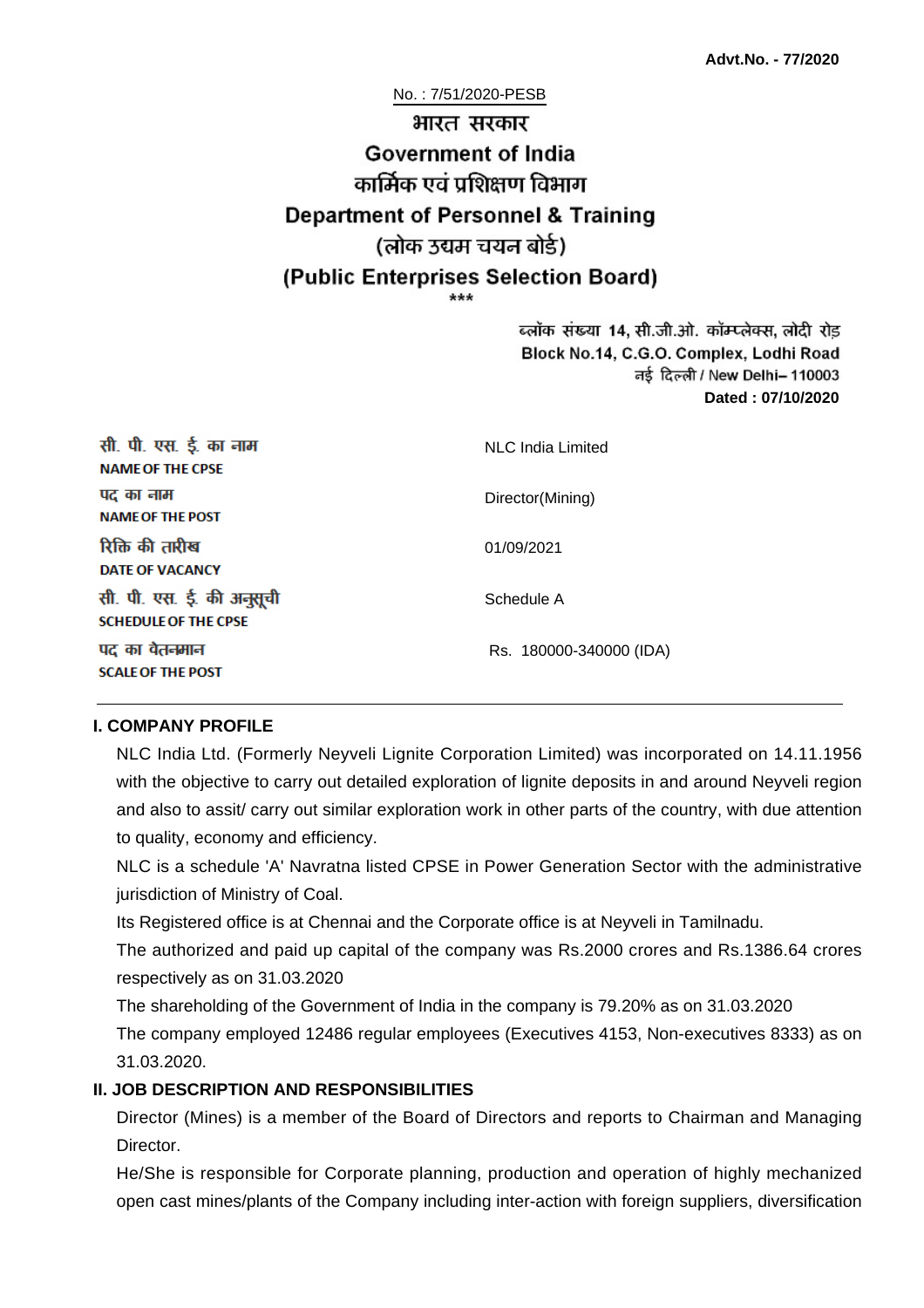and a commitment to growth both in terms of turnover and profitability.

He/She is required to participate in all policy making decisions and overseas and controls all matters relating to Mines and Mining.

#### **III. ELIGIBILITY**

**1. AGE :** On the date of occurrence of vacancy (DOV)

| Age of superannuation 60 years |                                                                                             |                |                                                                                             |
|--------------------------------|---------------------------------------------------------------------------------------------|----------------|---------------------------------------------------------------------------------------------|
| <b>Internal</b>                |                                                                                             | <b>Others</b>  |                                                                                             |
| <b>Minimum</b>                 | <b>Maximum</b>                                                                              | <b>Minimum</b> | <b>Maximum</b>                                                                              |
| 45                             | 2 years residual service as on<br>the date of vacancy w.r.t. the<br>date of superannuation. | 45             | 3 years residual service as on<br>the date of vacancy w.r.t. the<br>date of superannuation. |

## **2. EMPLOYMENT STATUS:**

The applicant must, on the date of application, as well as on the date of interview, be employed in a regular capacity – and **not** in a contractual/ad-hoc capacity – in one of the followings:-

(a) Central Public Sector Enterprise (CPSE) (including a full-time functional Director in the Board of a CPSE);

(b) Central Government including the Armed Forces of the Union and All India Services;

(c) State Public Sector Enterprise (SPSE) where the annual turnover is \***Rs 5000 crore or more**;

(d) Private Sector in company where the annual turnover is **\*Rs 5000 crore or more**.

## **Preference would be given to candidates from listed Companies.**

(\* The average audited annual turnover of three financial years preceding the calendar year in which the post is advertised shall be considered for applying the approved limits)

## **3. QUALIFICATION:**

The applicant should be an Engineering graduate from a recognized University/ Institute with good academic record.

Applicant with MBA qualification will have an added advantage.

## **4. EXPERIENCE:**

The applicant should have at least eight years' cumulative experience in Corporate planning/ Production/ Operation in opencast Mechanized Mines/Plants and/or connected projects during the last ten years in an organization of repute.

Experience in Mining Sector is desirable.

## **5. PAY SCALE:**

# **(a)Central Public Sector Enterprises-**

## **Eligible Scale of Pay**

- (i) Rs. 7250-8250 (IDA) Pre 01/01/1992
- (ii) Rs. 9500-11500 (IDA) Post 01/01/1992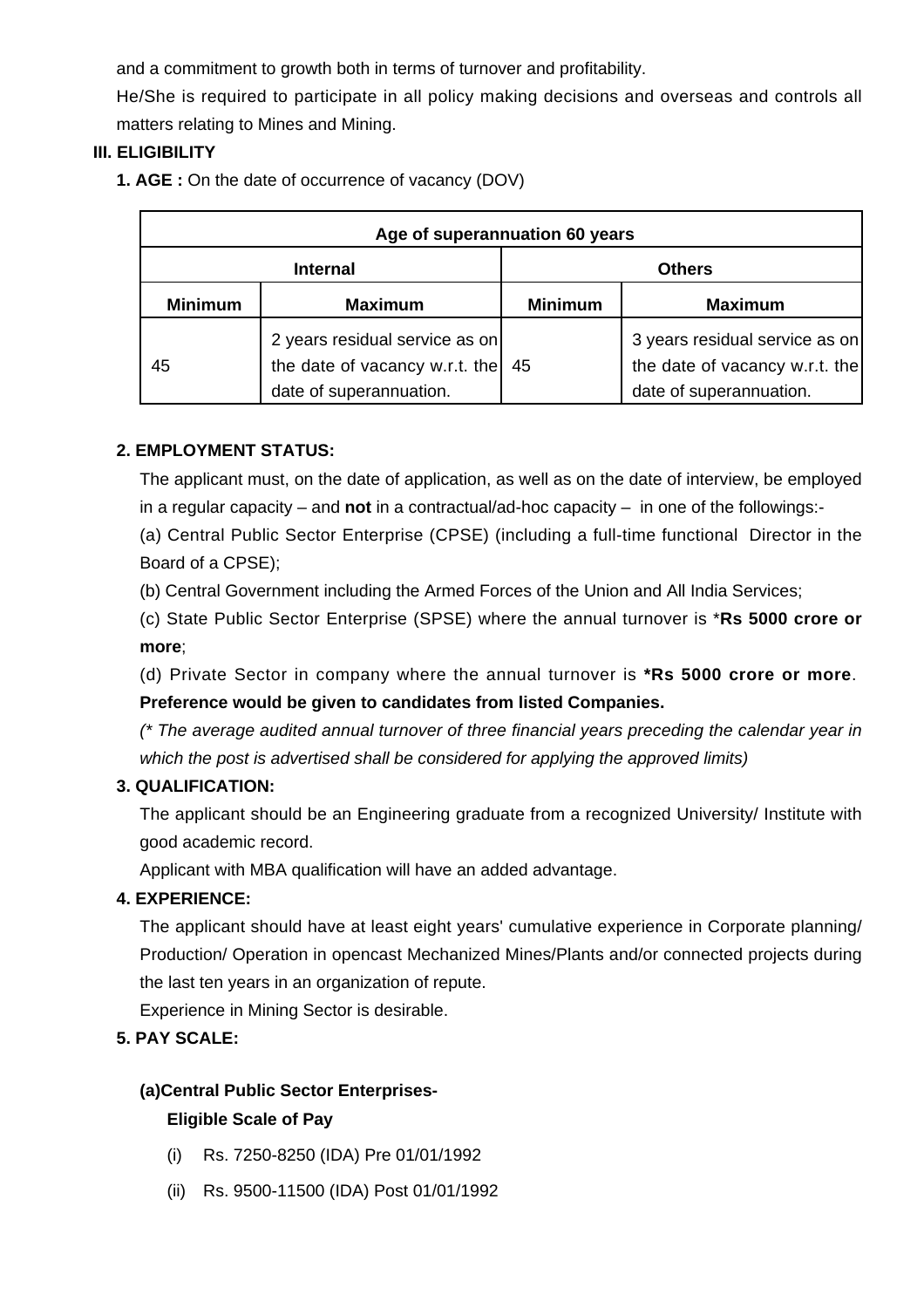- (iii) Rs. 20500-26500 (IDA) Post 01/01/1997
- (iv) Rs. 51300-73000 (IDA) Post 01/01/2007
- (v) Rs. 120000-280000 (IDA) Post 01.01.2017
- (vi) Rs. 18400-22400 (CDA) Pre-revised post 01.01.1996
- (vii) Rs. 37400-67000 + GP 10000 (CDA) post 01.01.2006
- (viii) Rs. 144200-218200 (Level 14) CDA post 01.01.2016

The minimum length of service required in the eligible scale will be one year for internal candidates, and two years for others as on the date of vacancy.

**(b)**

**(i) Applicants from Central Government / All India Services** should be holding a post of the level of Joint Secretary in Government of India or carrying equivalent scale of pay on the date of application.

**(ii) Applicants from the Armed forces of the Union** should be holding a post of the level of Major General in the Army or equivalent rank in Navy/Air Force on the date of application.

**(c)**

 **Applicants from State Public Sector Enterprises/ Private Sector** should be working at Board level position or at least a post of the level immediately below the Board level on the date of application.

#### **6. CONDITION OF IMMEDIATE ABSORPTION FOR CENTRAL GOVERNMENT OFFICERS**

Central Government Officers, including those of the Armed Forces of the Union and the All India Services, will be eligible for consideration only on immediate absorption basis.

#### **IV. DURATION OF APPOINTMENT**

The appointment shall be for a period of five years from the date of joining or upto the date of superannuation or until further orders, whichever is earlier.

#### **V. SUBMISSION OF APPLICATIONS**

#### **Applicants should submit their applications on-line only as per the format.**

1. The applicants should submit their applications through proper channel as follows:

(a) Government Officers, including those of the Armed Forces of the Union and All India Services: through Cadre Controlling authority;

(b) CMDs/MDs/Functional Directors in CPSE: through the concerned Administrative Ministry;

(c) Below Board level in CPSE: through the concerned CPSE;

(d) CMDs/MDs/Functional Directors in State PSE: through the concerned Administrative Secretary and Cadre Controlling Authority, if any, of the State Government;

- (e) Below Board level in SPSE: through the concerned SPSE;
- (f) Private Sector: directly to the PESB.

2. Applicants from Private Sector must submit the following documents along with the application form:

(a) Annual Reports of the Company in which currently working for the 3 financial years preceding the calendar year in which the post is advertised (please provide URL or attach/enclose);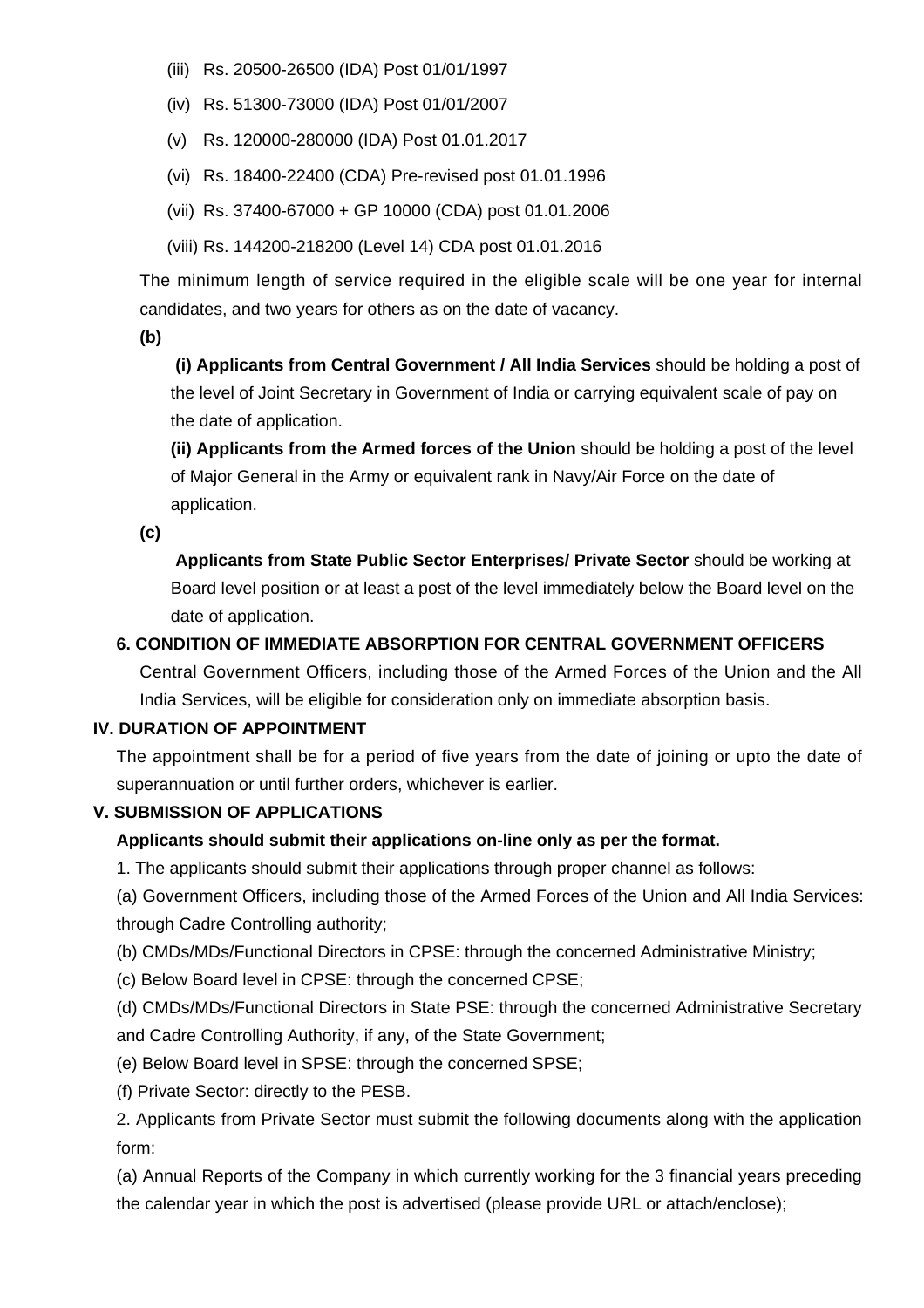(b) Whether the company is listed or not; if yes, the documentary proof (please provide URL or attach/enclose);

(c) Evidence of working at Board level or at least a post of the level immediately below the Board level;

(d) Self-attested copies of documents in support of age and qualifications;

(e) The relevant Jobs handled in the past with details.

#### **VI. UNDERTAKING BY THE APPLICANT**

An applicant has to give an undertaking as a part of the application that he/she will join the post, if selected. If an applicant does not give such undertaking, the application would be rejected.

## **1. For candidates from Central Government/Armed Forces of the Union/ All India Services**

(a) The appointment is on immediate absorption basis.

(b) If a candidate conveys his/her unwillingness to join after the interview is held, he/she would be debarred for a period of two years from the date of interview, for being considered for a Board level post in any CPSE.

(c) Further, if a candidate conveys his/her unwillingness to join after the issue of offer of appointment, he/she would be debarred for a period of two years from the date of offer of appointment for being considered for a Board level post in any CPSE.

#### **2. For candidates from CPSE**

a. If a candidate conveys his/her unwillingness to join after the interview is held, he/she would be debarred for a period of two years from the date of interview, for being considered for a Board level post in any CPSE other than the one to which the candidate belongs.

b. Further, if a candidate conveys his/her unwillingness to join after the issue of offer of appointment, he/she would be debarred for a period of two years from the date of offer of appointment for being considered for a Board level post in any CPSE other than the one to which the candidate belongs.

## **3. For candidates from SPSE/ Private Sector**

a. If a candidate conveys his/her unwillingness to join after the interview is held, he/she would be debarred for a period of two years from the date of interview, for being considered for a Board level post in any CPSE.

b. Further, if a candidate conveys his/her unwillingness to join after the issue of offer of appointment, he/she would be debarred for a period of two years from the date of offer of appointment for being considered for a Board level post in any CPSE.

**4.** In the above cases, no request for relaxation or otherwise would be entertained.

## **VII. THE APPLICANTS CAN EITHER**

(a) fill up the **Application Form online only** against this Job Description on the website of PESB http://pesbonline.gov.in/ and thereafter **forward it online**, as specified in para V(1);

Or

(b) fill up the **Application Form online only** against this Job Description on the website of PESB http://pesbonline.gov.in/, take a printout and send it offline, as specified in para V(1).

Last time/date of receipt of complete application duly forwarded to PESB is **by 15.00 hours on**